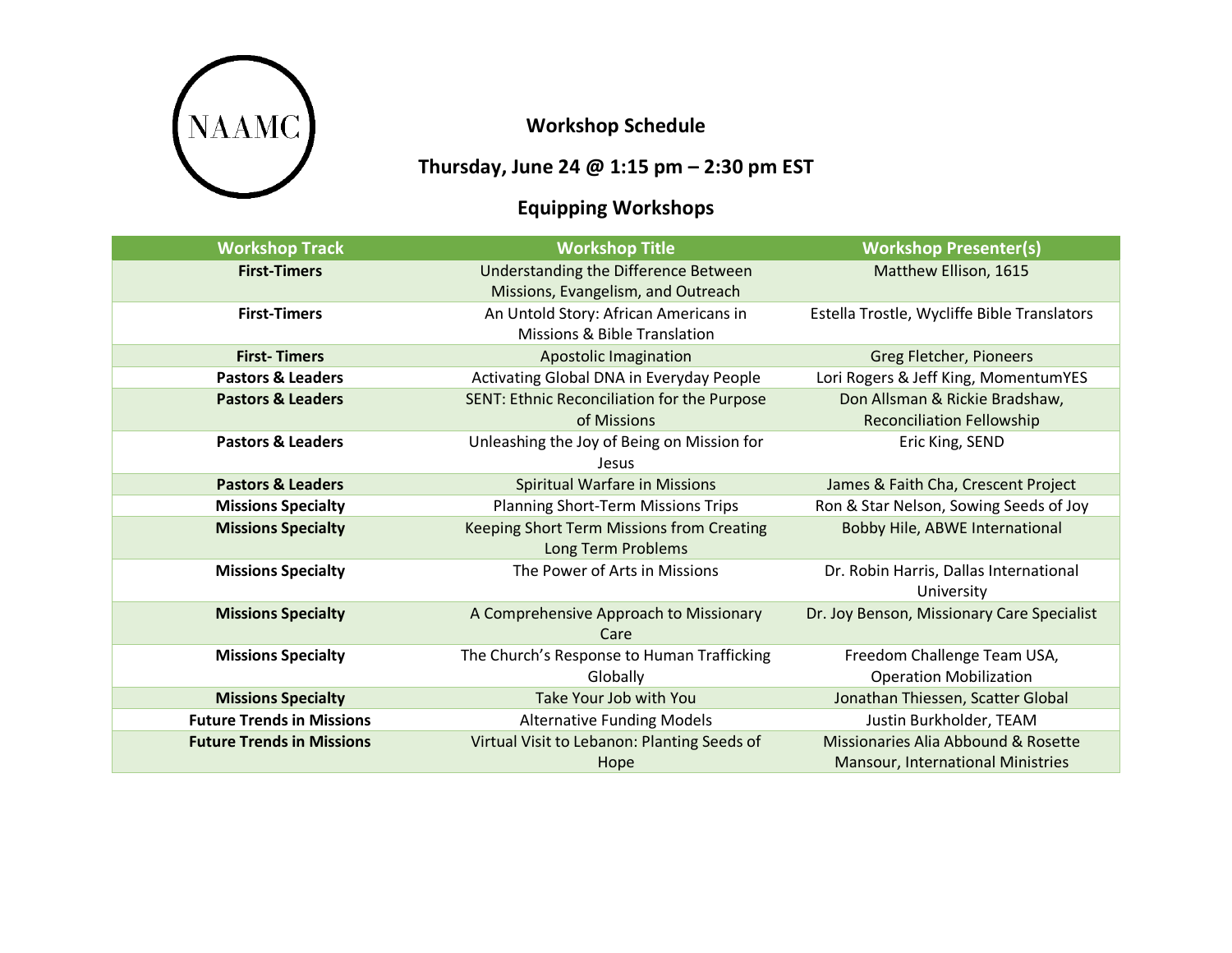#### **Workshop Track Descriptions**

*First Timers* – This track is designed with equipping workshops for those new to missions ministry and NAAMC first time attendees looking to learn more about African American mission mobilization and the history of African Americans in missions

*Pastors & Leaders*- This track is designed for equipping pastors and leaders to mobilize their organizations into missions ministry effectively

*Missions Specialty*- This track is designed to equip attendees in specific areas of mission ministry of unique interest i.e. Prison Ministry, Refugees, etc.

*Future Trends*- This track is designed to introduce innovative approaches to missions for a post-pandemic world

### **Friday, June 25 @ 1:45 pm – 3:00 pm EST**

### **Networking Sessions**

| <b>Workshop Track</b>                        | <b>Workshop Title</b>                                                                | <b>Workshop Presenter(s)</b>                                    |
|----------------------------------------------|--------------------------------------------------------------------------------------|-----------------------------------------------------------------|
| <b>Church Mobilization</b>                   | In Partnership with Christ Kingdom<br><b>Transformation Plan</b>                     | Sophia Wand, SEND                                               |
| <b>Church Mobilization</b>                   | Diaspora Ministry-Reaching the Unreached<br>Here in the United States                | Daniel Topf, World Team                                         |
| <b>Church Mobilization</b>                   | Activating Global DNA in Everyday People                                             | Lori Rogers & Jeff King, MomentumYes                            |
| <b>Church Mobilization</b>                   | The Blessings of Black Missions Sending<br>Agencies                                  | Lily Field, Ambassadors Fellowship                              |
| <b>Church Mobilization</b>                   | <b>Taste of Perspectives</b>                                                         | Elder Robert Duhart & Pastor Dennis<br>Washington, Perspectives |
| <b>Church Mobilization</b>                   | Communicating the Gospel Cross Culturally                                            | Tammy Stoy, Global Gates                                        |
| <b>Short Term Missions</b>                   | <b>On-Ramps: One Mission- Many Entry Points</b>                                      | <b>Operation Mobilization Team</b>                              |
| <b>Short Term Missions</b>                   | The Ministry of Short-Term Missions                                                  | Ron & Star Nelson, Sowing Seeds of Joy                          |
| <b>Short Term Missions</b>                   | Your Profession Rediscovered: Using Your<br>Profession to Disciple the Least Reached | John Spadafora & Mark Silvers, Crossworld                       |
| <b>Equipping Pastors to Lead Missionally</b> | Member Care: How Are You Doing?                                                      | Tom Myers & Carmella Jones,<br><b>International Ministries</b>  |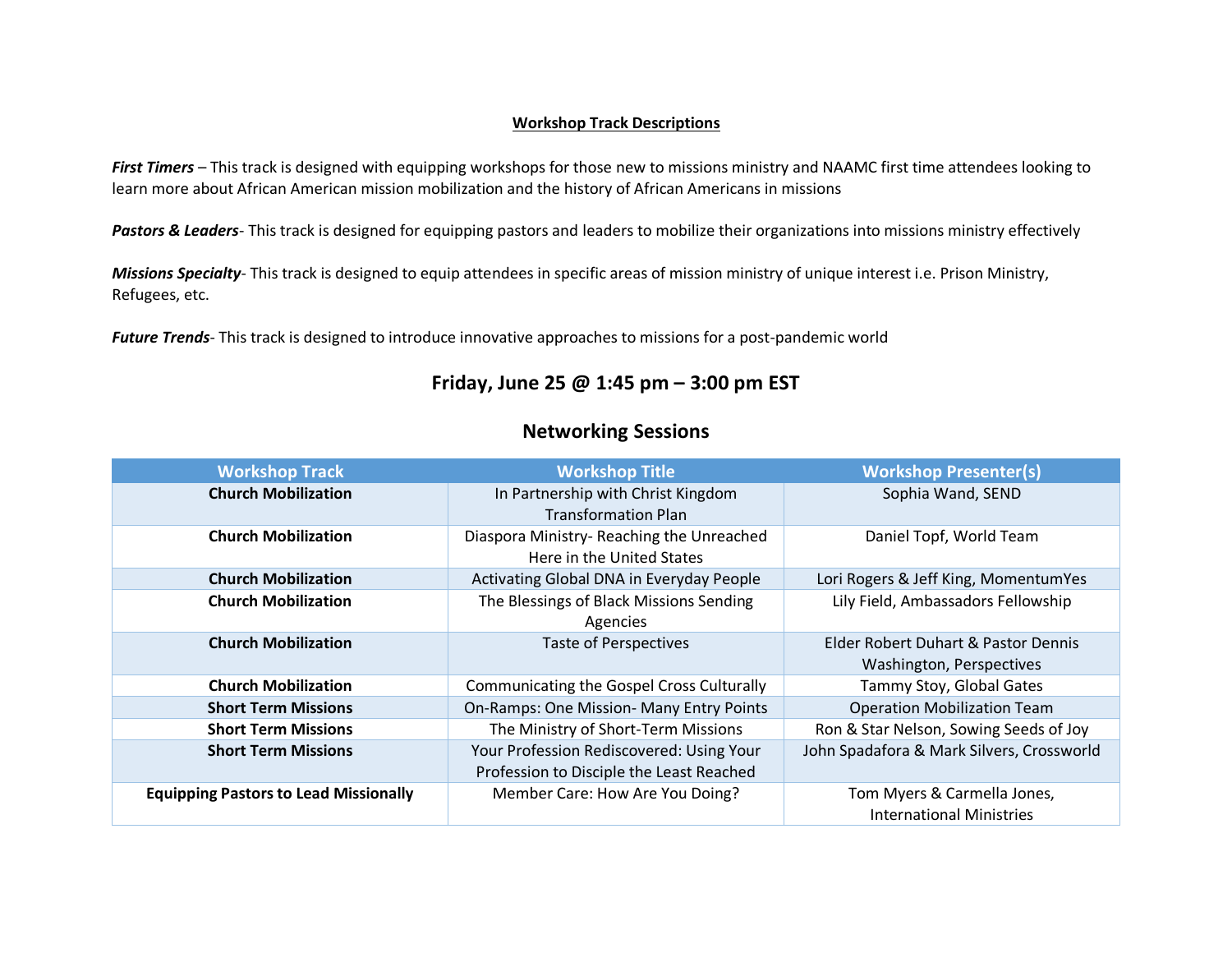| <b>Equipping Pastors to Lead Missionally</b>    | Faithful Witness in Forgotten Communities:       | Dr. Joshua Bogunjoko & Michelle Krewson,   |  |  |
|-------------------------------------------------|--------------------------------------------------|--------------------------------------------|--|--|
|                                                 | Serving Where Christ is Least Known              | <b>SIM</b>                                 |  |  |
| <b>Equipping Pastors to Lead Missionally</b>    | What Missionaries Wish they'd known before       | <b>TEAM Staff</b>                          |  |  |
|                                                 | the Mission Field                                |                                            |  |  |
| <b>Unique Missions Engagement Opportunities</b> | Employing your Experience and Gifts              | Ginger P, Frontiers                        |  |  |
|                                                 | Overseas with Muslims                            |                                            |  |  |
| <b>Unique Missions Engagement Opportunities</b> | Serving Where Jesus is Least Know: An            | Dr. Janelle & Mike, Interserve USA         |  |  |
|                                                 | Interactive Seminar                              |                                            |  |  |
| <b>Unique Mission Engagement Opportunities</b>  | Your Story. Tailor Made. God's Missions          | Sonji Pass, TMS                            |  |  |
| <b>Unique Missions Engagement Opportunities</b> | A Unique Missional Calling-The Military          | Dr. Daryl Jones, Col, USAF (RET) & Martha  |  |  |
|                                                 | Ministry of Cru                                  | Stevenson-Jones, Col, USAF (RET), CRU      |  |  |
|                                                 |                                                  |                                            |  |  |
| <b>Unique Missions Engagement Opportunities</b> | Going Deeper with William Carey                  | Dr. Grace May, Dr. Diane Kimani, Mr. Kene  |  |  |
|                                                 | <b>International University</b>                  | Turner, Dr. Peter McLallen                 |  |  |
| <b>Unique Missions Engagement Opportunities</b> | <b>Finding Your Place in Healthcare Missions</b> | Dr. Sharon A. ("Shari") Falkenheimer, Dr.  |  |  |
|                                                 |                                                  | Doug Lindberg, Trish Burgess, MD, and Jeff |  |  |
| <b>Unique Missions Engagement Opportunities</b> | <b>Ministry from Weakness</b>                    | Ashley Hosan, Serge                        |  |  |
| <b>Unique Missions Engagement Opportunities</b> | Go to the Nations & Take Your Job with You       | Kirsten Collins & Denise Henderson         |  |  |
| <b>Networking Track Descriptions</b>            |                                                  |                                            |  |  |

*Church Mobilization*– These workshops are designed to help churches get everyone in the congregation involved in supporting the Great Commission even if they are not a goer.

*Short Term Missions*- Come and experience Discovery Trips, Vision Trips, Short-Term missions trips administration & planning, and Virtual Missions Engagement

*Equipping Pastors to lead Missionally*- Building missions DNA into the fiber of your leadership with resourceful innovation. This workshop track is designed for Senior Pastors and ministry leaders

*Unique Missions Engagement Opportunities*- Learn key trends in 21st Century Missions and what's new and working now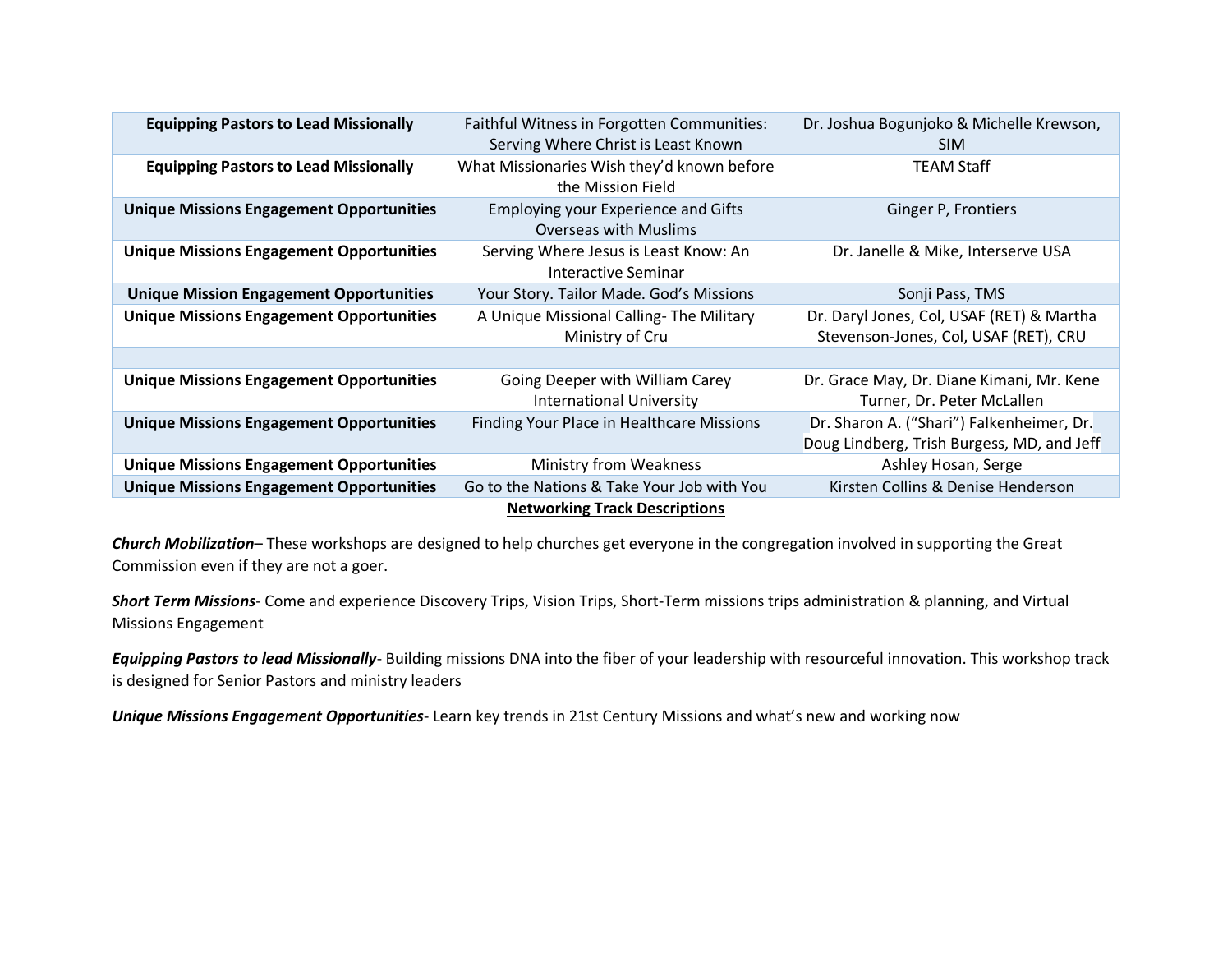### **Saturday, June 26 @ 1:45 pm – 3:00 pm EST**

# **Equipping Workshops**

| <b>Workshop Track</b>            | <b>Workshop Title</b>                           | <b>Workshop Presenter(s)</b>                     |
|----------------------------------|-------------------------------------------------|--------------------------------------------------|
| <b>First Timers</b>              | <b>Understanding Apostolic Gifting</b>          | Sam Metcalf, NOVO                                |
| <b>First Timers</b>              | What Stops Us from Living Missionally           | Michelle Hopping & Ashley Hosan, Serge           |
| <b>First Timers</b>              | <b>Profiles of Historical African Americans</b> | Dr. Linda Saunders,                              |
|                                  | Missionaries and Their Impact on Present Day    | <b>NAAMC Advisory Council Member</b>             |
|                                  | <b>Missions</b>                                 |                                                  |
| <b>First Timers</b>              | A Missions Mindset in a Selfie World            | <b>Bishop Dennis Smith, Boundless Ministries</b> |
| <b>First Timers</b>              | <b>Missions: The Body is One</b>                | Lily Field, Ambassadors Fellowship               |
| <b>Pastors &amp; Leaders</b>     | <b>Discrimination in Missions:</b>              | <b>Secret Missionary</b>                         |
|                                  | <b>Handling Missionary Conflicts</b>            |                                                  |
| <b>Pastors &amp; Leaders</b>     | A Pastor's Cohort Model:                        | Sonji Pass, TMS Global                           |
|                                  | Community, Culture & Convergence                |                                                  |
| <b>Pastors &amp; Leaders</b>     | Kingdom Risk-Takers                             | Dr. Patricia Bailey, Master's Touch Ministries   |
| <b>Pastors &amp; Leaders</b>     | Sacred Roots: Ensuring the Health of Newly      | Dr. Don Davis, World Impact- The Urban           |
|                                  | <b>Planted Churches</b>                         | <b>Ministry Institute</b>                        |
| <b>Missions Specialty</b>        | <b>Exploring Ethiopia</b>                       | Richard Coleman, TMS Global                      |
| <b>Missions Specialty</b>        | A Comprehensive Approach to Missionary          | Dr. Joy Benson, Missionary Care Specialist       |
|                                  | Care                                            |                                                  |
| <b>Missions Specialty</b>        | <b>Missionary Certification Program</b>         | Ron & Star Nelson, Sowing Seeds of Joy           |
| <b>Missions Specialty</b>        | Either Around the Corner or Across the          | Phil, the Missionary, OMF                        |
|                                  | <b>Globe: Reaching an Unreached People</b>      |                                                  |
| <b>Missions Specialty</b>        | Doing Prison Ministry for World Missions        | Don & Cathy Allsman, Completion Global           |
| <b>Missions Specialty</b>        | <b>Understanding &amp; Confronting Human</b>    | Dr. Marjorie Brown, Dominion Ministries          |
|                                  | <b>Trafficking</b>                              |                                                  |
| <b>Future Trends in Missions</b> | <b>Alternative Funding Models</b>               | Justin Burkholder, TEAM                          |
| <b>Future Trends in Missions</b> | <b>Creative Mission Events to Mobilize Your</b> | Douglas Christgau,                               |
|                                  | Congregation                                    | <b>MedSend Global Ambassador</b>                 |
| <b>Future Trends in Missions</b> | A Mission Mindset in a Selfie World             | Bishop Dennis Smith,                             |
|                                  |                                                 | <b>Boundless Ministries Inc.</b>                 |